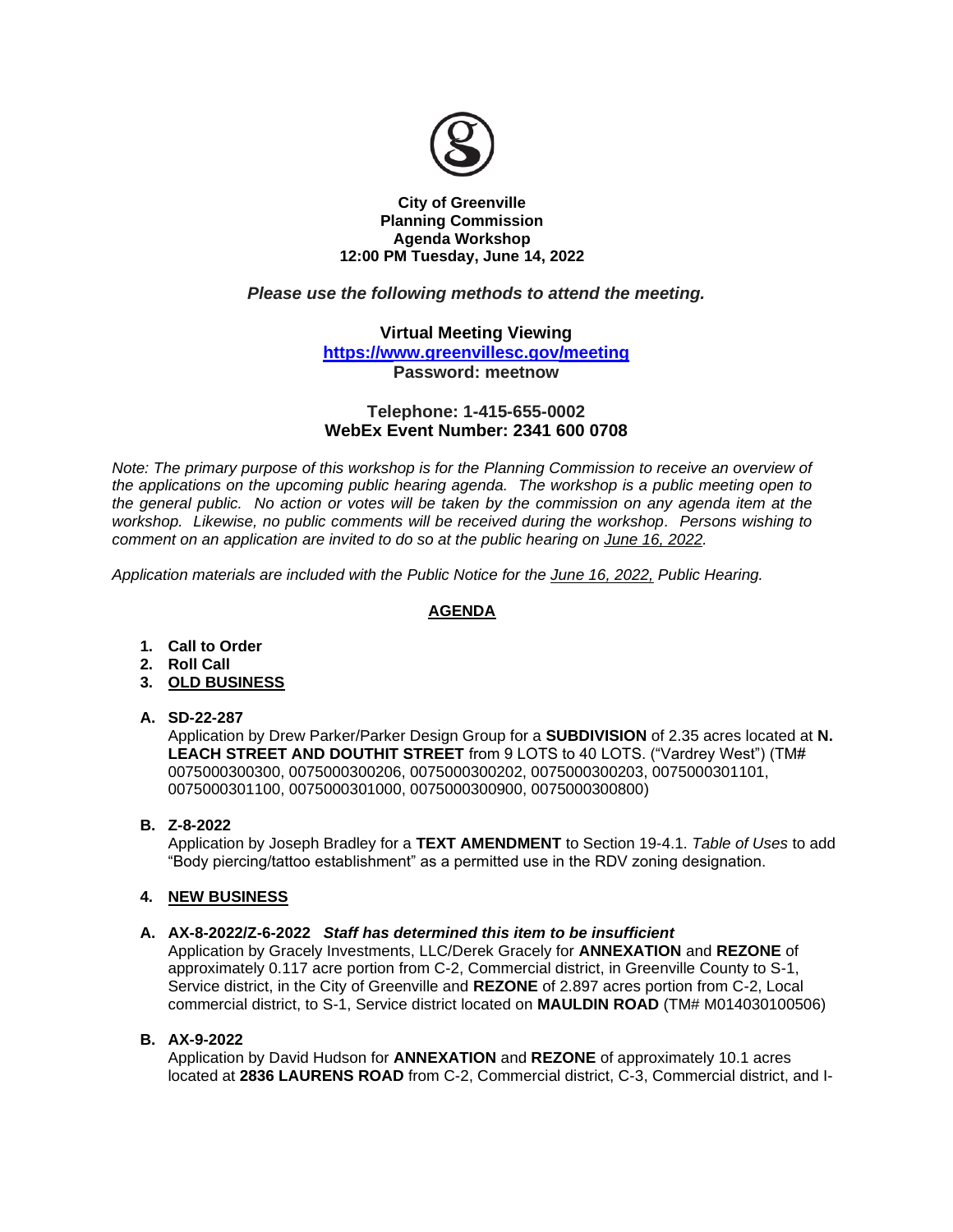1, Industrial District in Greenville County to C-3, Regional commercial district, in the City of Greenville. (TM# M010020100102)

**C. AX-10-2022**

Application by Brian Cherry for **ANNEXATION** and **REZONE** of approximately 0.829 acre located at **101 HALTON ROAD** from C-3, Commercial district, in Greenville County to C-3, Regional commercial district, in the City of Greenville. (TM# 0260000100814)

### **D. AX-11-2022/Z-10-2022** *Applicant requests deferral to the July 2022 meeting*

Application by Brian Schick/Michael Watts for **ANNEXATION** and **REZONE** of approximately 1.366 acres from R-7.5, Single-family residential district, in Greenville County to PD, Planned development district, in the City of Greenville and **REZONE** of 1.54 acres from C-1, Neighborhood commercial district, and RDV, Redevelopment district to PD, Planned development district located at **PENDLETON STREET, TRACTION STREET, SMITH STREET, AND SACO STREET** ("Woven") (TM# 0118001300200, 0118001300300, 0118001300501, 0118001300500, 0118001302800, 0118001302700, 0118001302600, 0118001302500, 0118001302400, 0118001400200, 0118001400300, 0118001400400)

### **E. AX-12-2022**

Application by City of Greenville for **ANNEXATION** and **REZONE** of approximately 29.14 acres located at **E. BRAMLETT ROAD, REEDY STREET, POWER STREET, PEACE STREET, W. WASHINGTON STREET, HAMPTON AVE EXT** from I-1, Industrial district, and R-7.5, singlefamily residential district in Greenville County to I-1, Industrial district, and R-6, Single-family residential district in the City of Greenville. (TM# 0137000400100, 0141000200400, 0137000301300, 0137000500900, 0137000301500, 0137000301600, 0137000301700, 0137000301800, 0137000900400, 0137000800500)

#### **F. AX-13-2022**

Application by Halton Medical Plaza Owners' Association for **ANNEXATION** and **REZONE** of approximately 1.446 acres located at **361, 365, 369 HALTON ROAD** from S-1, Services district, in Greenville County to C-2, Local commercial district, in the City of Greenville. (TM# 0260000101504, 0260000101511, 0260000101514, 0260000101513)

### **G. SD-22-351**

Application by Nash Homes LLC for a **SUBDIVISION** of 0.378 acre located on **BAYWOOD AVENUE** from 1 LOT to 4 LOTS. (TM# 0282000402801)

## **H. Z-11-2022**

Application by Lynn A. Solesbee for a **REZONE** of 1.57 acres located at **710, 718 LOWNDES HILL ROAD** from RM-3 to OD (TM# 0282000402805, 0282000401800)

## **I. V-22-365**

Application by The Gateway Companies/Josh Mandell for a **STORMWATER MANAGEMENT VARIANCE** for 8.3 acres located on **WEBB ROAD.** (TM#s 0260000101216, 0260000101215, 0260000101100, 0260000101102)

### **J. MD-22-366**

Application by Porter Christensen for a **MULTI-FAMILY DEVELOPMENT** on approximately 2.1 acres located on **AUGUSTA ROAD** for 42 units. ("Isabel's Place") (TM# M015010200600)

#### **K. MD-22-368**

Application by Benjamin Settle for a **MULTI-FAMILY DEVELOPMENT** on approximately 0.47 acre located at **507, 509 JENKINS STREET** for 7 units. ("Baxter Norris Villa") (TM# 0085000300201, 0085000300200)